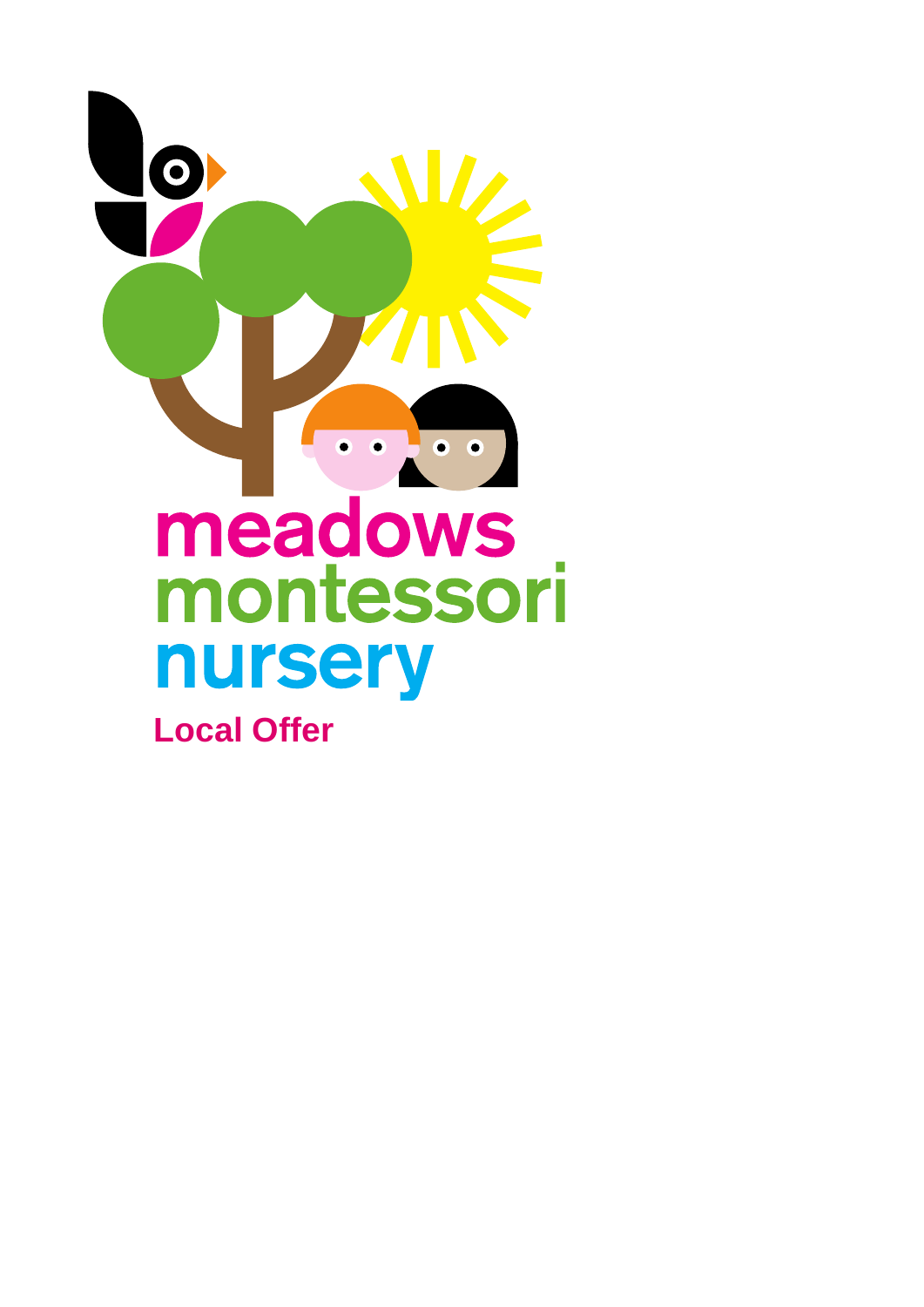

# **Meadows Montessori - Special Educational Needs and Disabilities - Local Offer**

We are a fully inclusive setting able to meet the needs of children with SEND (Special Educational Needs and Disabilities). All children have a right to an education that enables them to make progress so that they:

**Cachieve their best Obecome confident individuals and live fulfilling lives** 

Meadows Montessori will endeavour to make sure that a child with SEND gets the support they need. Meadows Montessori will ensure that children with SEND engage in the activities alongside children who do not have SEND.

# **What sort of environment can you provide for my child?**

Our building is fully wheelchair accessible, we work within three large classrooms which all have access to the garden via a ramp. Safety is paramount therefore; daily risk assessments are carried out. Meadows Montessori follows the Montessori principles of a personalised approach to childcare and learning. The understanding of numbers, writing, knowledge of basic phonics and reading are enjoyed in a quiet and happy environment.

# **How will you support my child?**

We recognise that all children are unique, therefore we are aware that support must be differentiated and personalised for all children. Meadows Montessori has caring and qualified staff, who strive to ensure each individual child is happy, well cared for and supported in moving forward in their learning. Any concerns would initially be raised with the Special Education Needs Coordinator (SENCO), who will work closely with the key person to differentiate resources/ activities/ experiences, adapting and supporting in order for the child to achieve. We use some basic Makaton signing and visual aids to support learning daily. If after talking to you we feel additional help is needed a plan would be put in place to meet their needs and your requirements. The SENCO will liaise with other professionals (with your permission) such as Speech and Language therapists, Early Years Advisory teachers, Health Visitors and Area